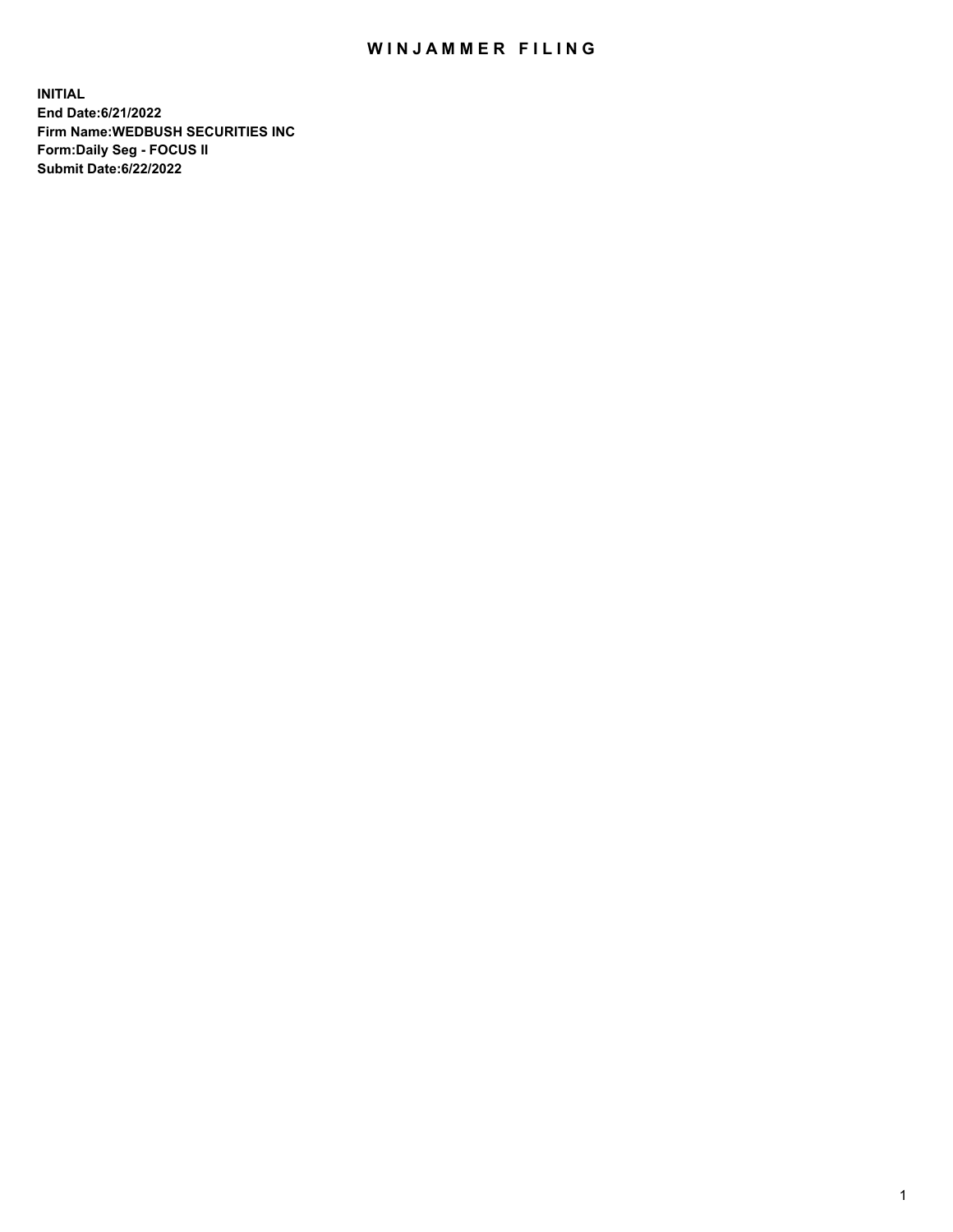**INITIAL End Date:6/21/2022 Firm Name:WEDBUSH SECURITIES INC Form:Daily Seg - FOCUS II Submit Date:6/22/2022 Daily Segregation - Cover Page**

| Name of Company                                                                                                                                                                                                                                                                                         | <b>WEDBUSH SECURITIES INC</b>                                               |
|---------------------------------------------------------------------------------------------------------------------------------------------------------------------------------------------------------------------------------------------------------------------------------------------------------|-----------------------------------------------------------------------------|
| <b>Contact Name</b>                                                                                                                                                                                                                                                                                     | <b>Kevin Wirth</b>                                                          |
| <b>Contact Phone Number</b>                                                                                                                                                                                                                                                                             | 312-784-0475                                                                |
| <b>Contact Email Address</b>                                                                                                                                                                                                                                                                            | kevin.wirth@wedbush.com                                                     |
| FCM's Customer Segregated Funds Residual Interest Target (choose one):<br>a. Minimum dollar amount: : or<br>b. Minimum percentage of customer segregated funds required:%; or<br>c. Dollar amount range between: and; or<br>d. Percentage range of customer segregated funds required between: % and %. | <u>19,000,000</u><br>$\overline{\mathbf{0}}$<br><u>00</u><br>0 <sub>0</sub> |
| FCM's Customer Secured Amount Funds Residual Interest Target (choose one):<br>a. Minimum dollar amount: ; or<br>b. Minimum percentage of customer secured funds required:%; or<br>c. Dollar amount range between: and; or<br>d. Percentage range of customer secured funds required between:% and%.     | 1,000,000<br>$\overline{\mathbf{0}}$<br>0 <sub>0</sub><br>0 <sub>0</sub>    |
| FCM's Cleared Swaps Customer Collateral Residual Interest Target (choose one):<br>a. Minimum dollar amount: ; or<br>b. Minimum percentage of cleared swaps customer collateral required:% ; or<br>c. Dollar amount range between: and; or                                                               | $\overline{\mathbf{0}}$<br>$\overline{\mathbf{0}}$<br>0 <sub>0</sub>        |

d. Percentage range of cleared swaps customer collateral required between:% and%. **0 0**

Attach supporting documents CH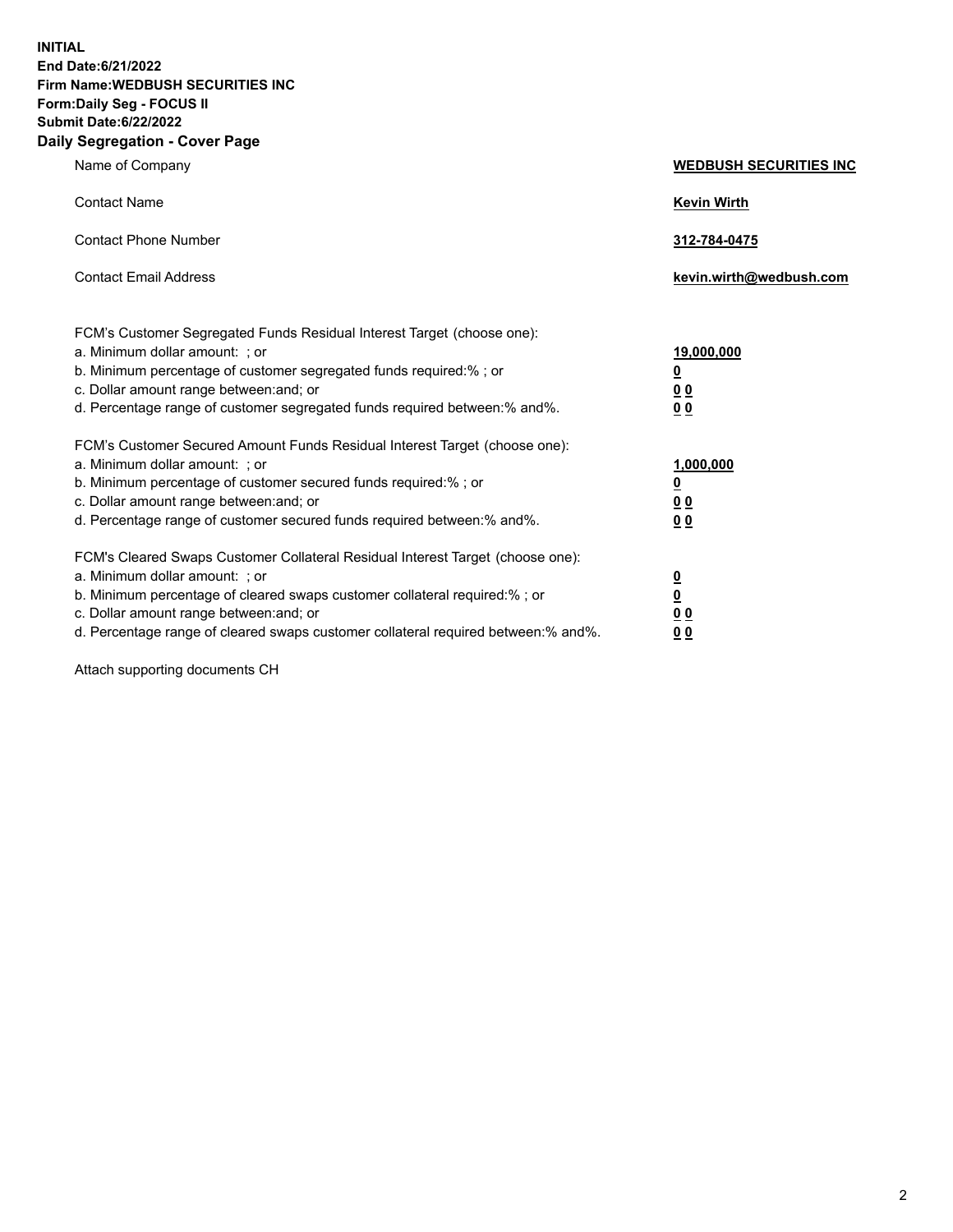**INITIAL End Date:6/21/2022 Firm Name:WEDBUSH SECURITIES INC Form:Daily Seg - FOCUS II Submit Date:6/22/2022 Daily Segregation - Secured Amounts**

|     | Daily Ocglegation - Occuled Anioants                                                        |                                    |
|-----|---------------------------------------------------------------------------------------------|------------------------------------|
|     | Foreign Futures and Foreign Options Secured Amounts                                         |                                    |
|     | Amount required to be set aside pursuant to law, rule or regulation of a foreign            | $0$ [7305]                         |
|     | government or a rule of a self-regulatory organization authorized thereunder                |                                    |
| 1.  | Net ledger balance - Foreign Futures and Foreign Option Trading - All Customers             |                                    |
|     | A. Cash                                                                                     | 42,026,808 [7315]                  |
|     | B. Securities (at market)                                                                   | $0$ [7317]                         |
| 2.  | Net unrealized profit (loss) in open futures contracts traded on a foreign board of trade   | 3,038,811 [7325]                   |
| 3.  | Exchange traded options                                                                     |                                    |
|     | a. Market value of open option contracts purchased on a foreign board of trade              | 3,806 [7335]                       |
|     | b. Market value of open contracts granted (sold) on a foreign board of trade                | $-33,587$ [7337]                   |
| 4.  | Net equity (deficit) (add lines 1. 2. and 3.)                                               | 45,035,838 [7345]                  |
| 5.  | Account liquidating to a deficit and account with a debit balances - gross amount           | 4,305 [7351]                       |
|     | Less: amount offset by customer owned securities                                            | 0 [7352] 4,305 [7354]              |
| 6.  | Amount required to be set aside as the secured amount - Net Liquidating Equity              | 45,040,143 [7355]                  |
|     | Method (add lines 4 and 5)                                                                  |                                    |
| 7.  | Greater of amount required to be set aside pursuant to foreign jurisdiction (above) or line | 45,040,143 [7360]                  |
|     | 6.<br>FUNDS DEPOSITED IN SEPARATE REGULATION 30.7 ACCOUNTS                                  |                                    |
| 1.  | Cash in banks                                                                               |                                    |
|     | A. Banks located in the United States                                                       | 16,562,735 [7500]                  |
|     | B. Other banks qualified under Regulation 30.7                                              | 4,661,810 [7520] 21,224,545 [7530] |
| 2.  | Securities                                                                                  |                                    |
|     | A. In safekeeping with banks located in the United States                                   | $0$ [7540]                         |
|     | B. In safekeeping with other banks qualified under Regulation 30.7                          | 0 [7560] 0 [7570]                  |
| 3.  | Equities with registered futures commission merchants                                       |                                    |
|     | A. Cash                                                                                     | 19,786,733 [7580]                  |
|     | <b>B.</b> Securities                                                                        | $0$ [7590]                         |
|     | C. Unrealized gain (loss) on open futures contracts                                         | $0$ [7600]                         |
|     | D. Value of long option contracts                                                           | $0$ [7610]                         |
|     | E. Value of short option contracts                                                          | 0 [7615] 19,786,733 [7620]         |
| 4.  | Amounts held by clearing organizations of foreign boards of trade                           |                                    |
|     | A. Cash                                                                                     | 8,658,991 [7640]                   |
|     | <b>B.</b> Securities                                                                        | $0$ [7650]                         |
|     | C. Amount due to (from) clearing organization - daily variation                             | $0$ [7660]                         |
|     | D. Value of long option contracts                                                           | $0$ [7670]                         |
|     | E. Value of short option contracts                                                          | 0 [7675] 8,658,991 [7680]          |
| 5.  | Amounts held by members of foreign boards of trade                                          |                                    |
|     | A. Cash                                                                                     | 164,383 [7700]                     |
|     | <b>B.</b> Securities                                                                        | <u>0</u> [7710]                    |
|     | C. Unrealized gain (loss) on open futures contracts                                         | <u>0</u> [7720]                    |
|     | D. Value of long option contracts                                                           | 3,806 [7730]                       |
|     | E. Value of short option contracts                                                          | -33,587 [7735] 134,602 [7740]      |
| 6.  | Amounts with other depositories designated by a foreign board of trade                      | 0 [7760]                           |
| 7.  | Segregated funds on hand                                                                    | $0$ [7765]                         |
| 8.  | Total funds in separate section 30.7 accounts                                               | 49,804,871 [7770]                  |
| 9.  | Excess (deficiency) Set Aside for Secured Amount (subtract line 7 Secured Statement         | 4,764,728 [7380]                   |
|     | Page 1 from Line 8)                                                                         |                                    |
| 10. | Management Target Amount for Excess funds in separate section 30.7 accounts                 | 1,000,000 [7780]                   |
| 11. | Excess (deficiency) funds in separate 30.7 accounts over (under) Management Target          | 3,764,728 [7785]                   |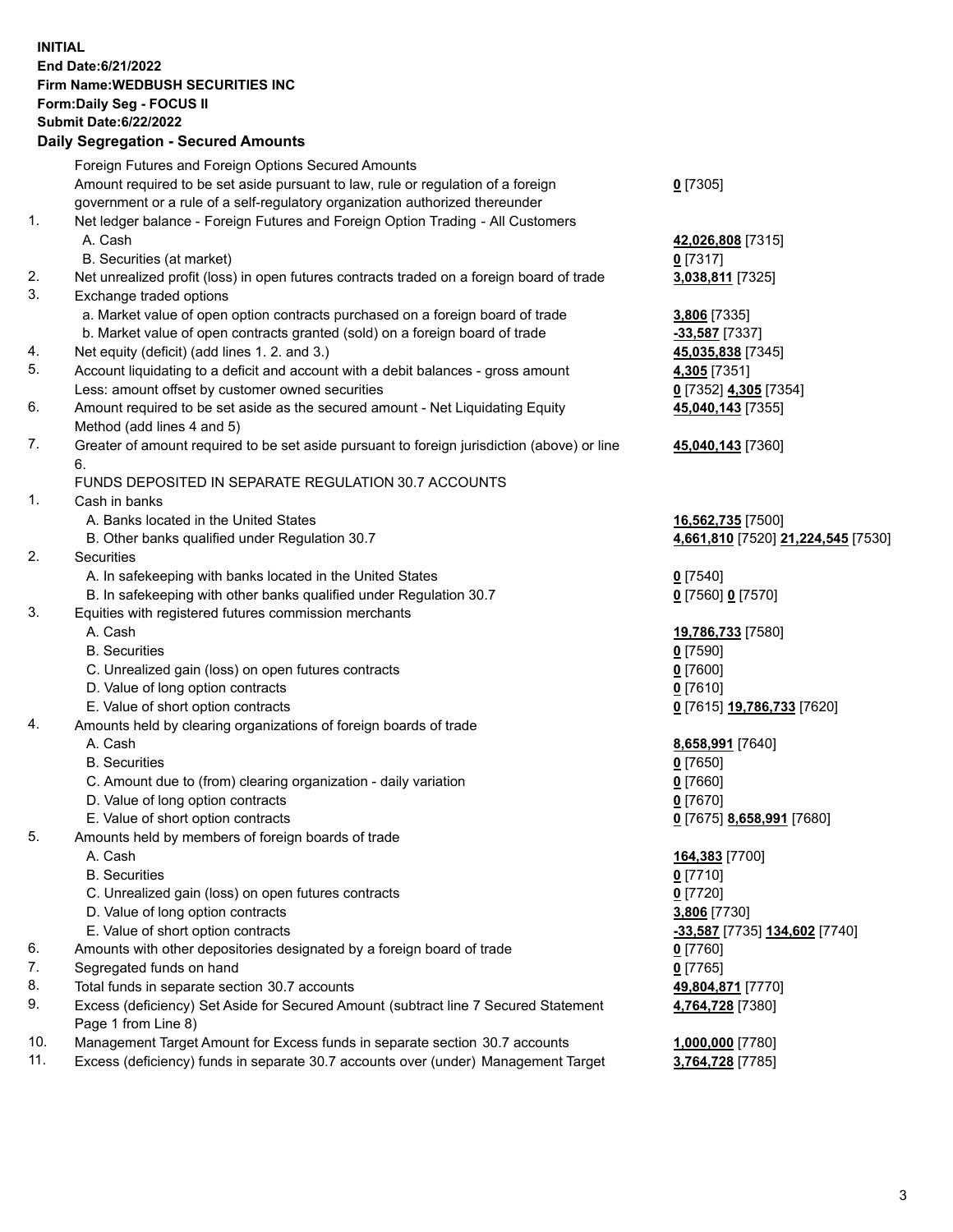|                | <b>INITIAL</b>                                                                      |                                  |
|----------------|-------------------------------------------------------------------------------------|----------------------------------|
|                | End Date: 6/21/2022                                                                 |                                  |
|                | <b>Firm Name: WEDBUSH SECURITIES INC</b>                                            |                                  |
|                | Form: Daily Seg - FOCUS II                                                          |                                  |
|                | <b>Submit Date:6/22/2022</b>                                                        |                                  |
|                | Daily Segregation - Segregation Statement                                           |                                  |
|                | SEGREGATION REQUIREMENTS(Section 4d(2) of the CEAct)                                |                                  |
| 1 <sub>1</sub> | Net ledger balance                                                                  |                                  |
|                | A. Cash                                                                             | 1,804,215,221 [7010]             |
|                | B. Securities (at market)                                                           | 200,822,954 [7020]               |
| 2.             | Net unrealized profit (loss) in open futures contracts traded on a contract market  | 1,000,288,196 [7030]             |
| 3.             | Exchange traded options                                                             |                                  |
|                | A. Add market value of open option contracts purchased on a contract market         | 5,809,800,703 [7032]             |
|                | B. Deduct market value of open option contracts granted (sold) on a contract market | -4,386,260,358 [7033]            |
| 4.             | Net equity (deficit) (add lines 1, 2 and 3)                                         | 4,428,866,716 [7040]             |
| 5.             | Accounts liquidating to a deficit and accounts with                                 |                                  |
|                | debit balances - gross amount                                                       | 8,572,620 [7045]                 |
|                | Less: amount offset by customer securities                                          | -8,136,105 [7047] 436,515 [7050] |
| 6.             | Amount required to be segregated (add lines 4 and 5)                                | 4,429,303,231 [7060]             |
|                | FUNDS IN SEGREGATED ACCOUNTS                                                        |                                  |
| 7.             | Deposited in segregated funds bank accounts                                         |                                  |
|                | A. Cash                                                                             | 906,250,325 [7070]               |
|                | B. Securities representing investments of customers' funds (at market)              | $0$ [7080]                       |
|                | C. Securities held for particular customers or option customers in lieu of cash (at | 477,479 [7090]                   |
|                | market)                                                                             |                                  |
| 8.             | Margins on deposit with derivatives clearing organizations of contract markets      |                                  |
|                | A. Cash                                                                             | 1,036,339,963 [7100]             |
|                | B. Securities representing investments of customers' funds (at market)              | 897,815,049 [7110]               |
|                | C. Securities held for particular customers or option customers in lieu of cash (at | 196,460,954 [7120]               |
|                | market)                                                                             |                                  |
| 9.             | Net settlement from (to) derivatives clearing organizations of contract markets     | 12,034,136 [7130]                |
| 10.            | Exchange traded options                                                             |                                  |
|                | A. Value of open long option contracts                                              | 5,809,800,703 [7132]             |
|                | B. Value of open short option contracts                                             | -4,386,260,358 [7133]            |
| 11.            | Net equities with other FCMs                                                        |                                  |
|                | A. Net liquidating equity                                                           | $0$ [7140]                       |
|                | B. Securities representing investments of customers' funds (at market)              | $0$ [7160]                       |
|                | C. Securities held for particular customers or option customers in lieu of cash (at | $0$ [7170]                       |
|                | market)                                                                             |                                  |
| 12.            | Segregated funds on hand                                                            | 3,884,521 [7150]                 |
| 13.            | Total amount in segregation (add lines 7 through 12)                                | 4,476,802,772 [7180]             |
| 14.            | Excess (deficiency) funds in segregation (subtract line 6 from line 13)             | 47,499,541 [7190]                |
| 15.            | Management Target Amount for Excess funds in segregation                            | 19,000,000 [7194]                |
| 16.            | Excess (deficiency) funds in segregation over (under) Management Target Amount      | 28,499,541 [7198]                |

16. Excess (deficiency) funds in segregation over (under) Management Target Amount Excess